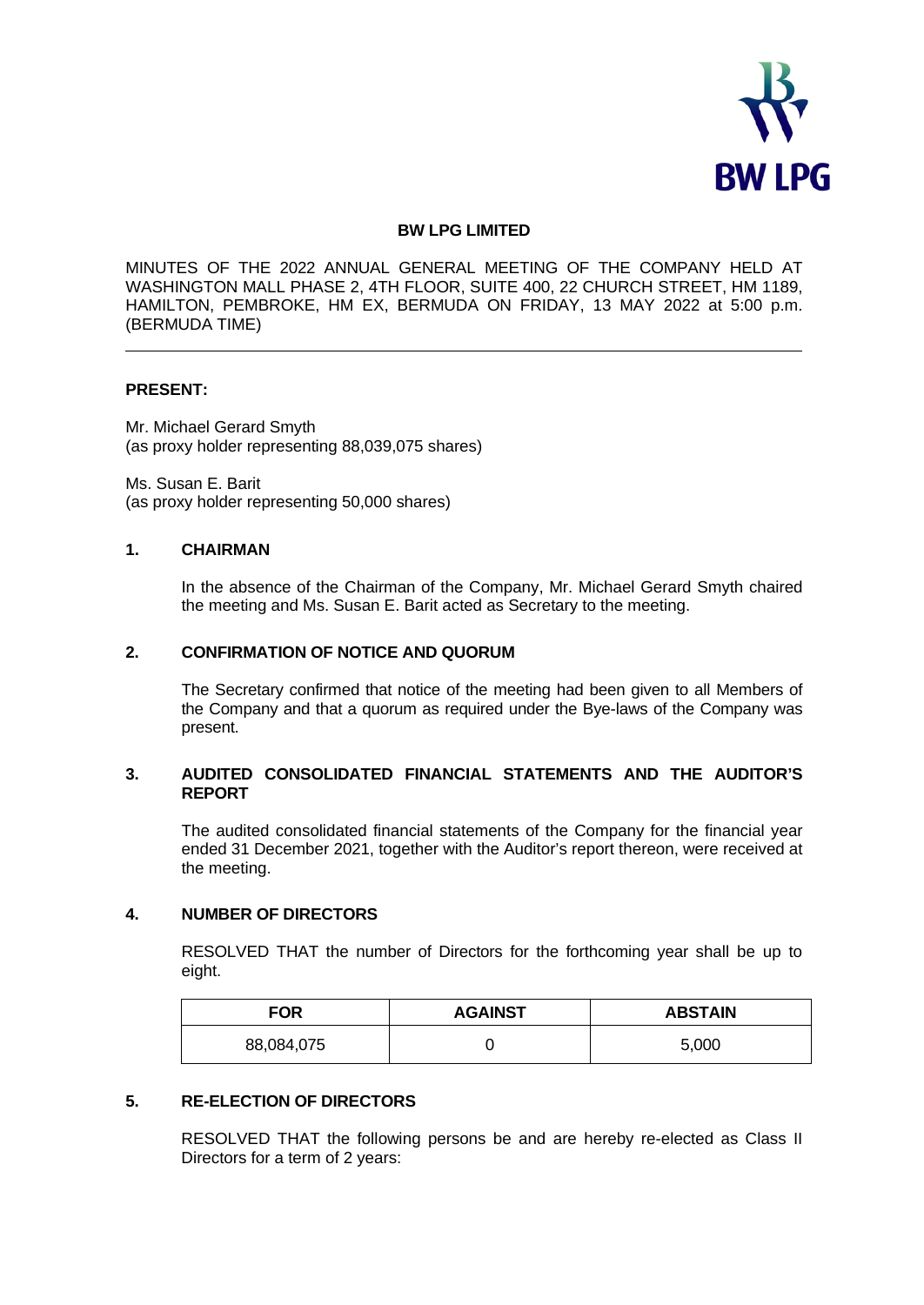# *Annual General Meeting – 13 May 2022 Page 2*

|                          | <b>FOR</b> | <b>AGAINST</b> | <b>ABSTAIN</b> |
|--------------------------|------------|----------------|----------------|
| Ms. Martha Kold Bakkevig | 85,574,513 | 2,514,562      |                |
| Mr. Andrew E. Wolff      | 87,840,060 | 249,015        |                |

# **6. RE-APPOINTMENT OF CHAIRMAN**

RESOLVED THAT Mr. Andreas Sohmen-Pao be and is hereby re-appointed as Chairman of the Company to hold office until the next Annual General Meeting of the Company.

| <b>FOR</b> | <b>AGAINST</b> | <b>ABSTAIN</b> |
|------------|----------------|----------------|
| 72,998,178 | 15,090,897     |                |

### **7. APPOINTMENT OF MEMBER AND CHAIRMAN OF NOMINATION COMMITTEE**

RESOLVED THAT Ms. Sophie Smith be and is hereby appointed as a member and Chairman of the Nomination Committee replacing Mr. Andreas Sohmen-Pao.

| <b>FOR</b> | <b>AGAINST</b> | <b>ABSTAIN</b> |
|------------|----------------|----------------|
| 88,052,676 |                | 36,399         |

### **8. GUIDELINES ON EXECUTIVE REMUNERATION**

The latest Guidelines on Executive Remuneration were received at the meeting.

#### **9. DIRECTORS' FEES**

RESOLVED THAT the annual fees payable for the period from the 2022 Annual General Meeting to the 2023 Annual General Meeting to the Directors and Committee Members be approved as follow:

| Role                                  | Fees              |
|---------------------------------------|-------------------|
| Chairman                              | <b>USD 80,000</b> |
| <b>Board Members</b>                  | USD 65,000        |
| <b>Audit Committee Chair</b>          | <b>USD 10,000</b> |
| <b>Audit Committee Member</b>         | USD 5,000         |
| <b>Remuneration Committee Chair</b>   | <b>USD 10,000</b> |
| <b>Remuneration Committee Member</b>  | USD 5,000         |
| Nomination Committee Chair and Member | 2,500             |